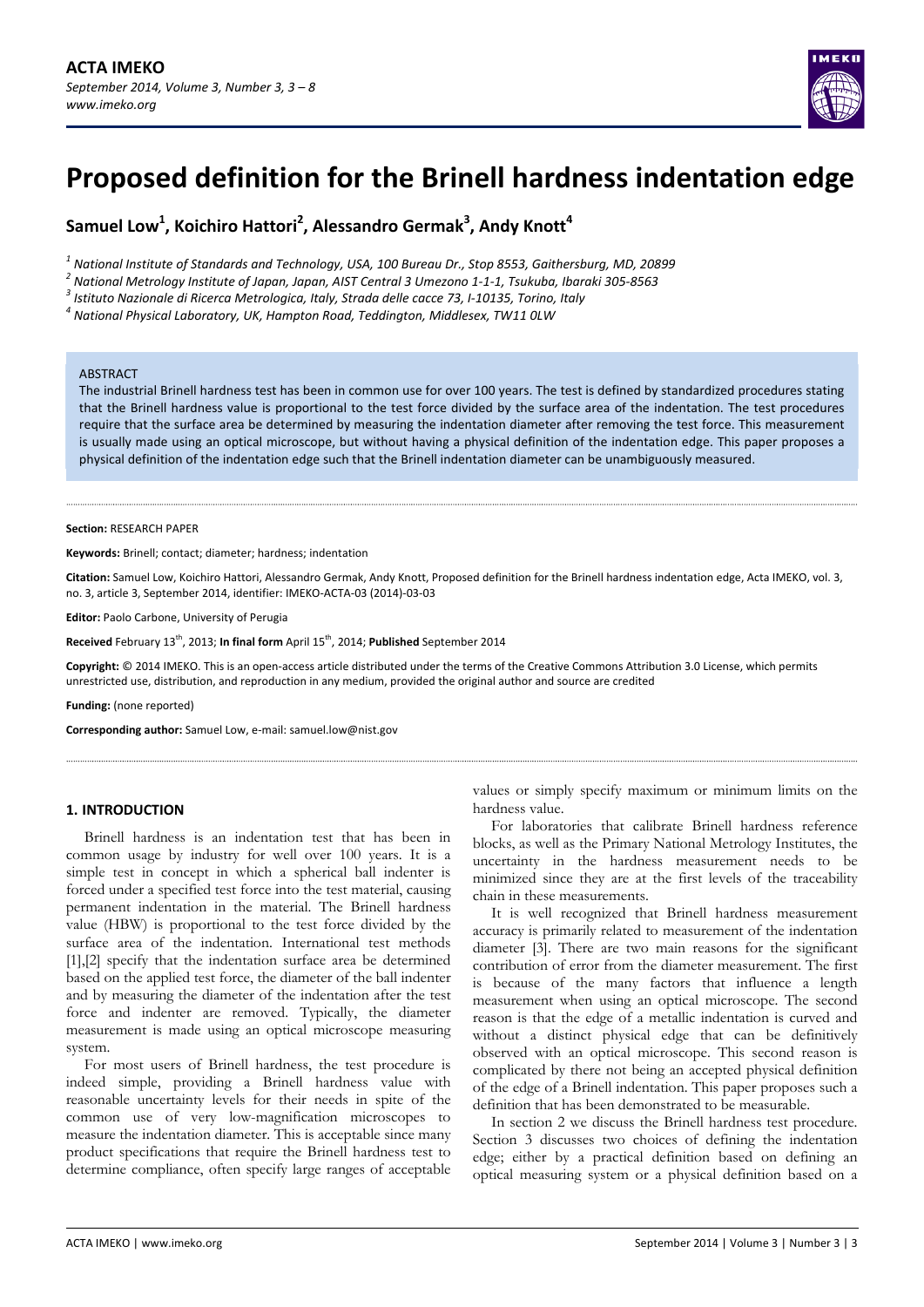direct measurement of the indentation. In the next two sections, we describe our work in modeling Brinell indentation and our experimental measurements of actual Brinell indentations. In section 6 we compare Brinell hardness measurements made using our technique with typical industrial measurements. Finally, in the concluding section we propose physical definitions for the edge of a Brinell hardness indentation and the Brinell indentation itself.

### **2. BRINELL HARDNESS TEST PROCEDURE**

Brinell hardness, as it is specified today, is measured by indenting a material normal to its surface with a hardmetal ball. A specified force is applied to the ball; the force is maintained for a specified time; the force is removed; and the surface area of the resulting indentation is determined, most often by optically measuring the diameter of its projected area. The Brinell hardness value is calculated based on the applied force divided by the indentation surface area as:

$$
HBW = Constant \times \frac{Test Force}{Surface area of indentation}
$$
 (1)

$$
HBW = 0.102 \times \frac{2F}{\pi D \left(D - \sqrt{D^2 - d^2}\right)}
$$
\n(2)

where  $F = \text{test force (N)}$ 

 $D =$  diameter of the ball indenter (mm)

 $d =$  diameter of indentation (mm).

From an idealistic point of view, it may be preferable to define the test as: a specified force is applied to a nondeformable ball; the force is maintained until the plastic flow of the indented material under load ceases; and then the contact surface area between the ball and test material is determined while under load. As suggested by Meyer [4], it may also have been more appropriate to calculate a hardness value as a mean pressure based on the applied force divided by the projected contact surface area under load. This value, which increases with load, better represents the ball indentation behavior of a material where the resistance to penetration increases with increasing applied force.

Clearly this idealistic test procedure would not have been practical for general industrial use. Brinell approximated the nondeformable ball by using a hardened steel ball which has now been replaced with a hardmetal (tungsten carbide) ball. Brinell found that plastic flow was most rapid in the first 30 s of applying the maximum load, leading to his recommendation for a 30 s time application, now shortened to between 10 s and 15 s. More importantly, there was, and continues to be, no practical technique to measure the contact surface area while under load, due to the generally opaque nature of both indenter and test material (in recent years, methods for area measurement of transparent test materials under load have been investigated [5], as have measurements using transparent indenters [6]). Brinell wanted a test that gives a constant value independent of load and found that basing the hardness value on the indentation surface area better exhibited this behavior as compared to the projected area [7]. The test procedure developed by Brinell determines the contact surface area after removing the indenter and force by measuring the diameter of the projected area of the indentation and assuming that the unloaded indentation retains the shape of the ball indenter (a

generally valid assumption considering the plastic deformation characteristics of most metals).

The above discussion is given to point out that the Brinell hardness test procedure is not a measurement of a physical property of a material. Brinell hardness is an ordinal quantity prescribed by a test method procedure combining simultaneous and sequential measurements of force, length and time. The test was developed to provide industrial manufacturers with a tool to correlate a simple test result to a desired material property, such as strength or wearability. Keeping this in mind, it is more appropriate to base a definition of Brinell hardness on the Brinell hardness test procedure rather than an ideal property measurement.

# **3. DEFINING THE INDENTATION EDGE**

One role of the Working Group on Hardness of the Consultative Committee on Mass and Related Quantities (CCM-WGH) of the International Committee for Weights and Measures (CIPM) is to develop definitions of the hardness tests for use by the world's National Metrology Institutes (NMIs). This includes the Brinell hardness test. In November 2003, the CCM-WGH initiated a CCM Brinell hardness key comparison (KC) [CCM.H-K2] between the world's NMIs that standardize Brinell hardness. The KC concluded in 2004, and, in 2005, Hattori (National Metrology Institute of Japan) presented the initial results of the CCM.H-K2 Brinell hardness key comparison [8] to the CCM-WGH members.

Two of the conclusions from the analysis of the KC data were:

- The difference between institutes cannot be explained by the reported uncertainty from each institute in many cases. This means that the uncertainties reported from each institute are underestimated or that some uncontrolled parameter has an effect on the HBW measurements.
- Results of the diameter measurements on the reference indentation showed large differences between the institutes. High correlation was found between the results of reference indentation measurement and those of hardness measurement of their own indentation. The dispersion of the measurements within the institutes is much smaller than the difference between institutes. Therefore, it can be concluded that the large difference between institutes was caused by certain things relating to the three-dimensional diameter measurement which is NOT defined either in the protocol or ISO standard.

These conclusions clearly pointed out the need for an improved definition of the Brinell indentation edge, or a better defined indentation measurement procedure. This led to a discussion within the CCM-WGH of the effect of the numerical aperture (NA) of optical microscopes. Germak and Origlia [9] have found that the effect of the NA can be minimized when  $NA > 0.2$  or 0.3. It was subsequently found that the measurement differences between laboratories in the Brinell KC could be reduced by correcting for the NA.

International Brinell test method standards prescribe requirements on the various Brinell hardness test parameters, such as for the application of force, capability of the indentation measuring system, etc., by stating permissible limits on parameter values. The goal of the CCM-WGH is to specifically define the test parameter values to minimize measurement differences between NMIs, while usually not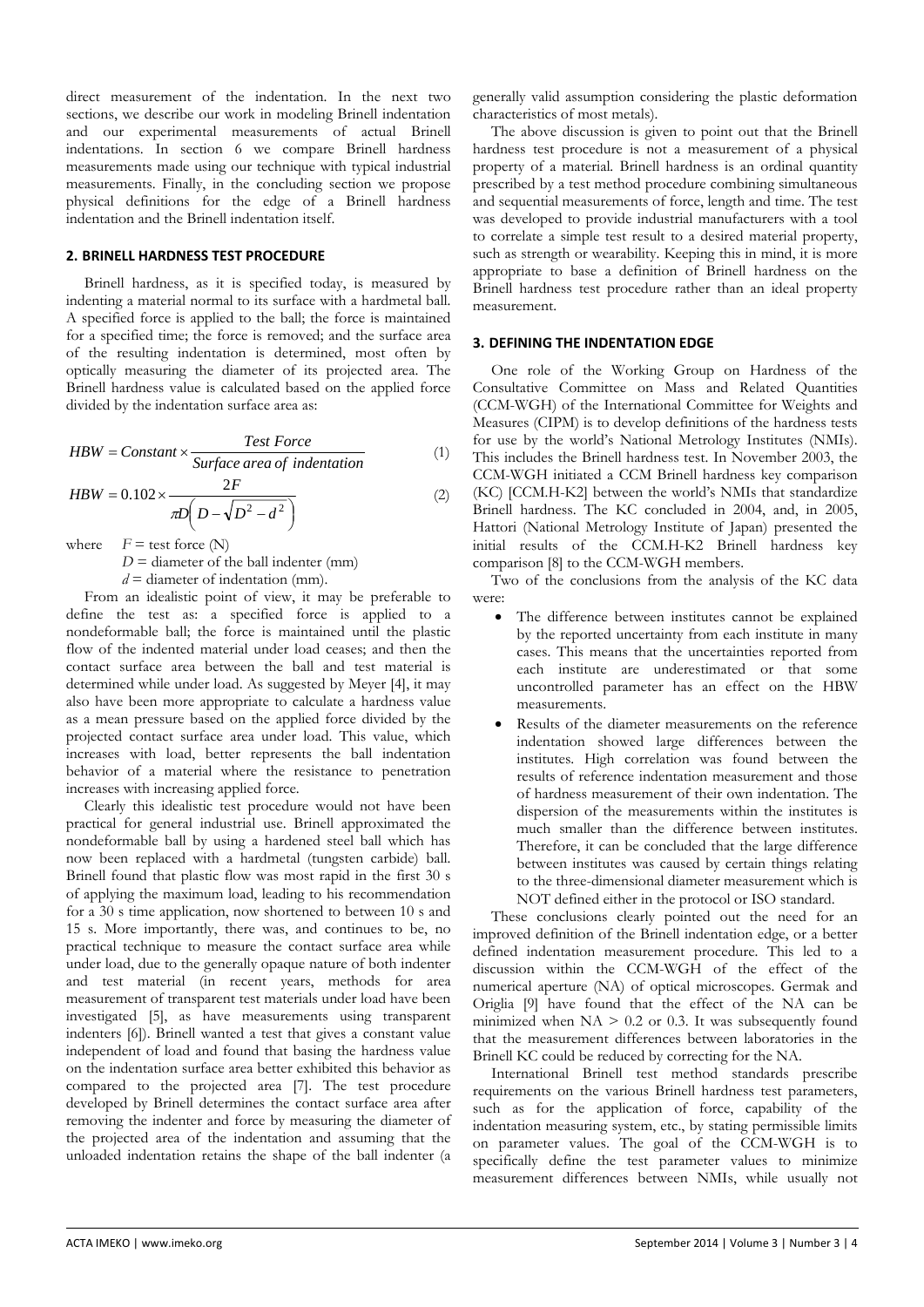deviating from the procedure specified in the test method standards used by industry. For example, it is not the intent of the CCM-WGH to define Brinell hardness as a measure of pressure, but rather to define the parameters of the Brinell hardness test method.

From the standpoint of ball indentation, a definition of the Brinell hardness indentation edge should ideally be based on the surface area of contact between the ball indenter and the test material while the test force is applied. However, since there is no easily implemented method to determine the contact area while under the test force, the Brinell test method specifies that the indentation is to be measured after unloading. The test method standards make the assumption that the indentation retains the shape of the ball, although, due to elastic recovery in metals, this clearly is not true. Even after unloading, there is not a simple or quick method available to measure the surface area of contact, so the test methods specify that the contact area be estimated from a measurement of the diameter of the circular projected area of the indentation. Although not explicitly required by the test methods, the diameter is usually measured with an instrument or system incorporating an optical microscope.

At this time, the CCM-WGH is debating an appropriate definition for the Brinell hardness indentation edge. Two concepts have been discussed:

(1) A practical definition based on defining requirements for the indentation measurement instruments and the measurement process [10].

(2) A physical definition based on the indenter/material contact boundary.

# **3.1. Practical Definition**

A practical definition of the edge of a Brinell indentation would be based on an observer's perception of the indentation edge as the dark/light boundary when viewed with an optical microscope with defined parameters. It would not be based on an actual physical attribute of the indentation resulting from the indentation process except for how the shape of the indentation at the boundary zone reflects light back towards the microscope. It would be the measurement instrument and measurement process rather than the indentation edge that would be defined.

At a minimum, a practical definition would require defining parameters for all aspects of the optical microscope measurement system for which typical variations would significantly contribute to the measurement accuracy. An advantage of defining the edge of a Brinell indentation in this way is that the definition would mirror how industry estimates the indentation dimensions.

There are many parameters and influences associated with using an optical microscope to measure the diameter of a Brinell indentation, all contributing to variations in the measurement results. Studies [3],[4],[11] have shown that these influences include light intensity, incident light direction, the numerical aperture of the lens, surface roughness and the operator's subjective interpretation of the indentation edge. If each of the influence quantities can be optimized and clearly defined, then a definition of the Brinell indentation could possibly be based on the characteristics of the measurement microscope, as well as the measurement procedure. For example, the CCM-WGH is currently proposing that an optical microscope having an  $NA$  > 0.4 should be used when measuring Brinell indentation diameters.

There are several drawbacks to this type of definition. For example, there are very many designs of optical microscopes and illumination systems that would make it difficult to adequately define the requirements of all of these measurement systems. An operator's subjective decision-making process of visually choosing the indentation edge would be difficult if not impossible to define. Also, determining measurement uncertainty with respect to such a practical definition would be extremely challenging. These problems give doubt as to whether such a practical definition would provide the possibility of an unambiguous measurement. Additionally, such a definition of specifying the parameters of an optical microscope would preclude the use of any other type of measurement technique to determine the indentation surface area.

# **3.2. Physical Definition**

A physical definition of the Brinell hardness indentation edge requires that a physical feature of the indentation can be observed and is measureable. For example, this could be the indenter/material contact boundary while under load. A second requirement is that the physical feature must be related to the indentation process, which in this case can only be the indenter/material contact boundary. Lastly, the location of the physical feature must not significantly differ from the indentation edge as historically measured using an optical microscope.

As previously discussed, it is currently impractical to measure the contact boundary while under load. In addition, the Brinell test method specifies that the indentation is to be measured after unloading. To be able to define the edge of the Brinell indentation with a physical definition, a physical feature must be present after unloading that can be observed and measured, and that is related to the indenter/material contact boundary.

Researchers at the National Metrology Institute of Japan (NMIJ, Japan), the National Physical Laboratory (NPL, UK), the Istituto Nazionale di Ricerca Metrologica (INRIM, Italy) and National Institute of Standards and Technology (NIST, USA) have investigated the Brinell indentation and have observed that the cross-sectional surface profile of a ball indentation exhibits a maximum change in gradient or slope at the edge region of a ball indentation (see Figure 1). The questions to be answered are (1) whether the maximum change in slope is related to the indenter/material contact boundary that occurred while under load and (2) whether this is the same location that is commonly judged to be the indentation edge as observed with an optical microscope? If it is determined that these questions are true, then a physical definition of a Brinell indentation is possible.

# **4. MODELLING BRINELL INDENTATION**

It is reasonable to assume that the indenter/material contact boundary on the test material occurring while under load will physically move after unloading due to the elastic recovery in the test material. Unfortunately, the contact boundary cannot be observed with an optical microscope following the removal of the indenter.

A study was conducted at NIST to determine whether the location of the indenter/material contact boundary could be identified on the indentation surface after removing the applied test force. Ma [12] used finite element modeling (FEM) to identify the node location of the indenter/material contact boundary while under load, and then tracked the movement of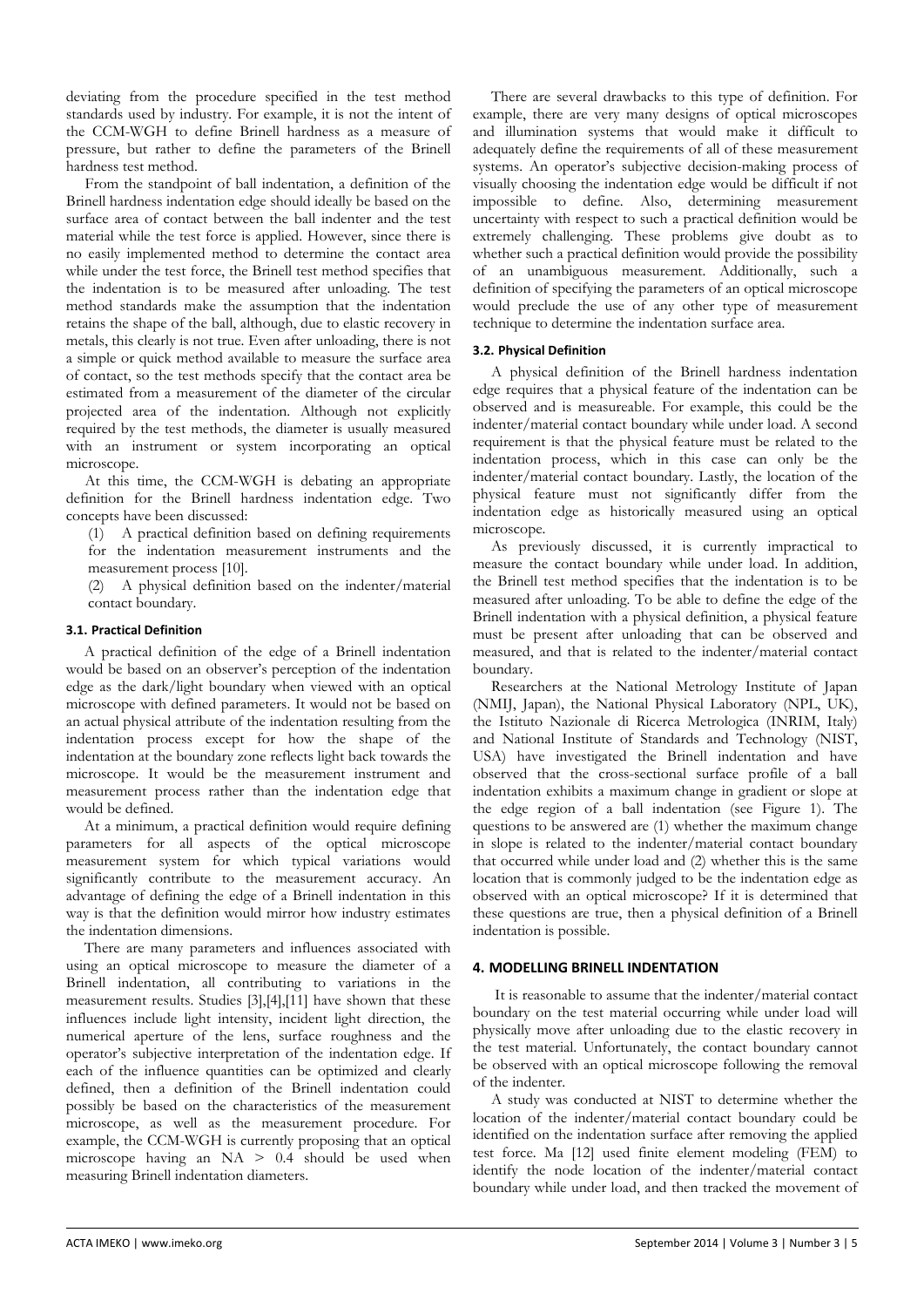

Figure 1. Cross-sectional profile of a Brinell HBW 10/3000 indentation measured at NPL using a stylus profilometer. The x-axis (mm) is the relative distance across the indentation profile. The indentation depth (black) is in mm; the corresponding gradient (red) is in mm/mm; and the gradient change (blue) is in mm/mm per mm.

the FEM node during the unloading process. The magnitude of the movement of the contact boundary has been reported by Ma [13] to vary depending on a material's strain hardening, and ratio of modulus and yield stress.

The results of the analysis showed that the location of the indenter/material contact boundary does in fact coincide with the maximum change in surface gradient or slope at the edge region of a ball indentation. Ma also found that by plotting the change of the slope, the minimum peak of the curve is the point on the indentation surface at which the boundary of the contact between the indenter ball and test material occurred while the force was applied. An example of a minimum peak from measurements conducted at NPL can be seen in the bottom two plots of Figure 1 showing the gradient change at the left and right edges of a Brinell indentation.

Additional FEM work by Ma [13] demonstrated that the correlation between the minimum peak of the slope change and the indenter/material contact boundary is consistent and independent of material parameters including the type of material, hardness level, and indentation edge pile-up or sink-in conditions.

# **5. MEASURING THE INDENTATION PROFILE**

In order for the edge of a Brinell indentation to be defined as described above, the edge point must be measureable with sufficient resolution to be meaningful. Surface profile measurements were conducted at NIST to determine the practicality of determining the indentation diameter of Brinell indentations from a cross-sectional profile measurement. It is not as straight-forward as it would seem. There are multiple issues that must be considered.

Two approaches for measuring the indentation crosssectional profile were investigated. The first technique was to measure across the diameter of the projected indentation area with a series of confocal microscope measurements oriented normal to the projected area of the indentation, then stitching together the images using software to obtain the full crosssectional profile. Two significant problems were encountered when using this technique. The first was that the confocal microscopes that were available had difficulty in imaging larger surface angles at the indentation edge for deep indentations. Unfortunately, that is the area of most interest.

The second issue was in measuring larger indentations in which multiple images were needed to obtain the needed length resolution. The stitching software introduced dimensional errors due to the stitching process which multiplied with each additional image. These two issues alone prevented using these instruments to measure the indentation diameter. Perhaps the confocal microscope technique can be viable with the use of an improved lens system that can resolve larger surface angles, and with the use of a traversing stage having an accurate displacement sensor to eliminate the need for stitching multiple images.

The second technique used a contact stylus profilometer to measure the surface profile by making a linear trace across the indentation surface through the center point of the indentation. It is important that the measurement system has sufficient 2D resolution to adequately define the indentation edge. This is a similar technique as was used by NPL to produce the measurement example given in Figure 1. This technique proved to be successful; however, there are also issues that must be considered.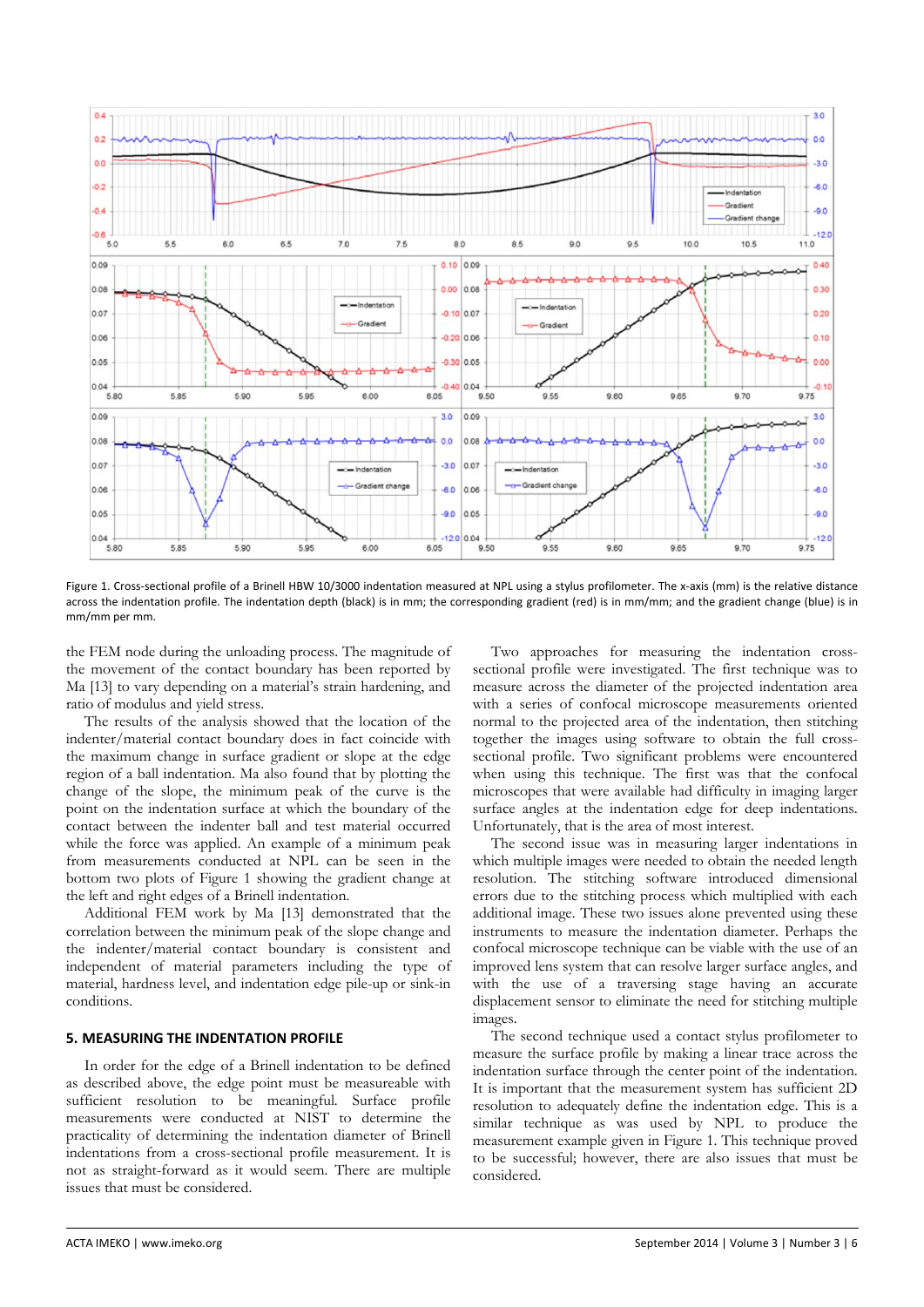

Figure 2. NIST surface profile measurements of the left and right edges of a ~270 HBW 10/3000 indentation, as well as plots of the profile slope.

As compared to an FEM model of an indentation, the surface of a real indentation is not perfectly smooth exhibiting roughness and imperfections due to material grain structure, inhomogeneity, etc. The effect of the surface roughness can be seen in Figure 2, which shows NIST surface profile measurements of the left and right edges of a  $\approx$  270 HBW 10/3000 Brinell indentation, as well as plots of the profile slope. It is interesting to note that the left and right edges are dissimilar in form. These surface irregularities are amplified when analyzing the slope of the indentation surface, and are amplified further when analyzing the change in slope producing significant variations or "noise" in the data. The effect of the surface roughness on the profile slope data is evident in Figure 2, and tends to mask the maximum change in slope in the slope plots. In plotting the change-in-slope data, the magnitude of the noise produced by the surface roughness becomes too great to be usable. Applying filters to the surface profile data can significantly reduce the noise levels in the data as shown by Ma [13].

It is imperative that the measuring stylus traverse across the actual center of the indentation so that the true diameter is measured rather than an adjacent but shorter chord line. Perfect alignment to the center is difficult and must be verified. This was accomplished for the NIST measurements by making multiple parallel traces at known increments through the central region of the indentation and determining the resulting diameters. Figure 3 illustrates the results of this technique showing that the true diameter is within the nine parallel traces spaced at 25 µm increments separation. The preliminary data



Figure 3. Diameter measurements (solid circle) from nine parallel traces at 25 µm increments through the central region of the Brinell indentation. Also shown are predicted diameter values (cross) based on a circular indentation.

shown in Figures 2 and 3 are given only to illustrate the technique that is being investigated. A full uncertainty analysis is yet to be completed; however, the uncertainty based solely on the instrument measurements is estimated as being much smaller than  $\pm 1$   $\mu$ m ( $k = 2$ ). The major contribution to the measurement uncertainty is due to determining the location of the maximum change in gradient.

### **6. COMPARISON WITH OPTICAL MICROSCOPES**

A final factor in deciding if it is appropriate for the Brinell indentation edge to be defined by a physical definition is to determine how well measurements of the indentation diameter measured as discussed above compare with measurements using an optical microscope. NIST collaborated with a commercial laboratory that produces Brinell reference blocks asking them to measure two indentations for which the diameters had previously been determined based on the surface profiles. The commercial company measured the Brinell indentation diameters with an optical microscope that uses a camera/image-analysis system to determine the projected area of the indentation. Table 1 summarizes the results.

Although additional work is needed, preliminary comparisons indicate reasonable agreement between indentation diameters measured from the indentation profile and using optical microscopes. Although a thorough uncertainty analysis has not yet been completed, the uncertainty  $(k = 2)$  of the indentation diameters measured from the indentation profile is estimated to be no greater than  $\pm 2 \mu m$ , and no greater than  $\pm 4$  µm for the optical microscope measurements. It should be noted that for the higher hardness measurements (~500 HBW 10/3000), the difference between the profilometer and optical microscope measurements is not covered by the expanded uncertainties of the instruments. However, the uncertainty analyses are not based on the same criteria. In the case of the indentation diameter measured from the indentation profile, the uncertainty is with respect to resolving and measuring the maximum rate of change of gradient of the curved indentation surface profile. In the case of the optical microscope measurements, the uncertainty is based

Table 1. Comparison of Brinell indentation diameter values measured at NIST based on the indentation surface profile and values based on optical measurements by a commercial calibration laboratory.

| Approximate<br>HBW 10/3000 | Surface Profile<br>Measurement | <b>Optical Microscope</b><br>Measurement | Measurement<br>Difference |
|----------------------------|--------------------------------|------------------------------------------|---------------------------|
| 270                        | $3699 \mu m$                   | $3701 \mu m$                             | $2 \mu m$ (0.3 HBW)       |
| 500                        | $2740 \text{ µm}$              | 2733 um                                  | $(2.6$ HBW<br>um          |